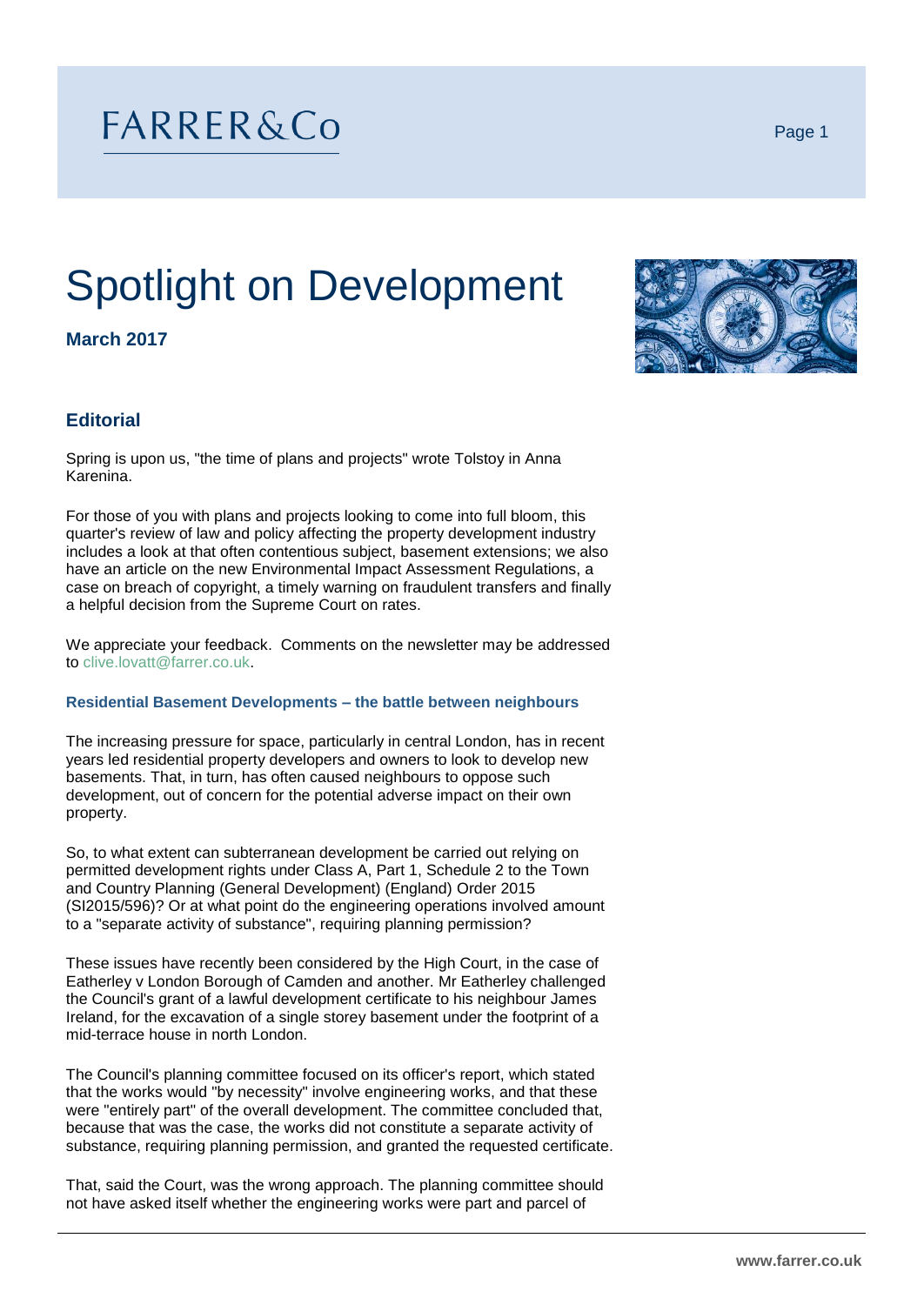making a basement, but whether they constituted "a separate activity of substance".

It needed to address the nature of the excavation and removal of the ground and soil, and the works of structural support to create the space for the basement – that is, the correct approach was to assess the additional planning impacts of the engineering works, to decide whether they amounted to a separate activity of substance.

The planning committee had misdirected itself and, accordingly, the Court quashed the issue of the certificate.

Developers will now need to consider critically the engineering aspects of any proposal for residential basement development, to assess whether planning permission may be required for them.

#### Andrew Wade

#### **New Environmental Impact Assessment Regulations**

The UK Government will make changes to the Environmental Impact Assessment ("EIA") regulations by 16 May 2017.

An EIA is required for certain projects that are likely to have a "significant effect" on the environment, and is used to help to determine the planning application.

A developer can request that the planning authority "screens" the project to decide whether an EIA is required. A developer must now include any proposed mitigation measures in the request. Bringing these measures to the fore-front of the EIA process should also bring them to the fore-front of the design process, and hopefully design out the need for an EIA.

A developer can request the authority to provide a "scoping opinion" setting out the type and level of assessment to be included in the EIA. The new changes require the EIA to only be "based on" the assessment requirements set out in the scoping opinion, unless the development changes. However authorities will not want to restrict themselves in case they miss something in the scoping opinion, so these opinions may be very wide and of limited use, putting the onus back on the developer on what should be assessed.

Significant effects will now need to be monitored. These monitoring requirements will be secured via planning conditions or planning obligations. Increased monitoring will mean increased costs for developers and a greater focus on whether the mitigation measures put forward at the design stage actually work in practice.

#### Jay Sattin

#### **Copyright law shows its teeth**

The Copyright Designs and Patents Act 1988 is unlikely ever to trouble those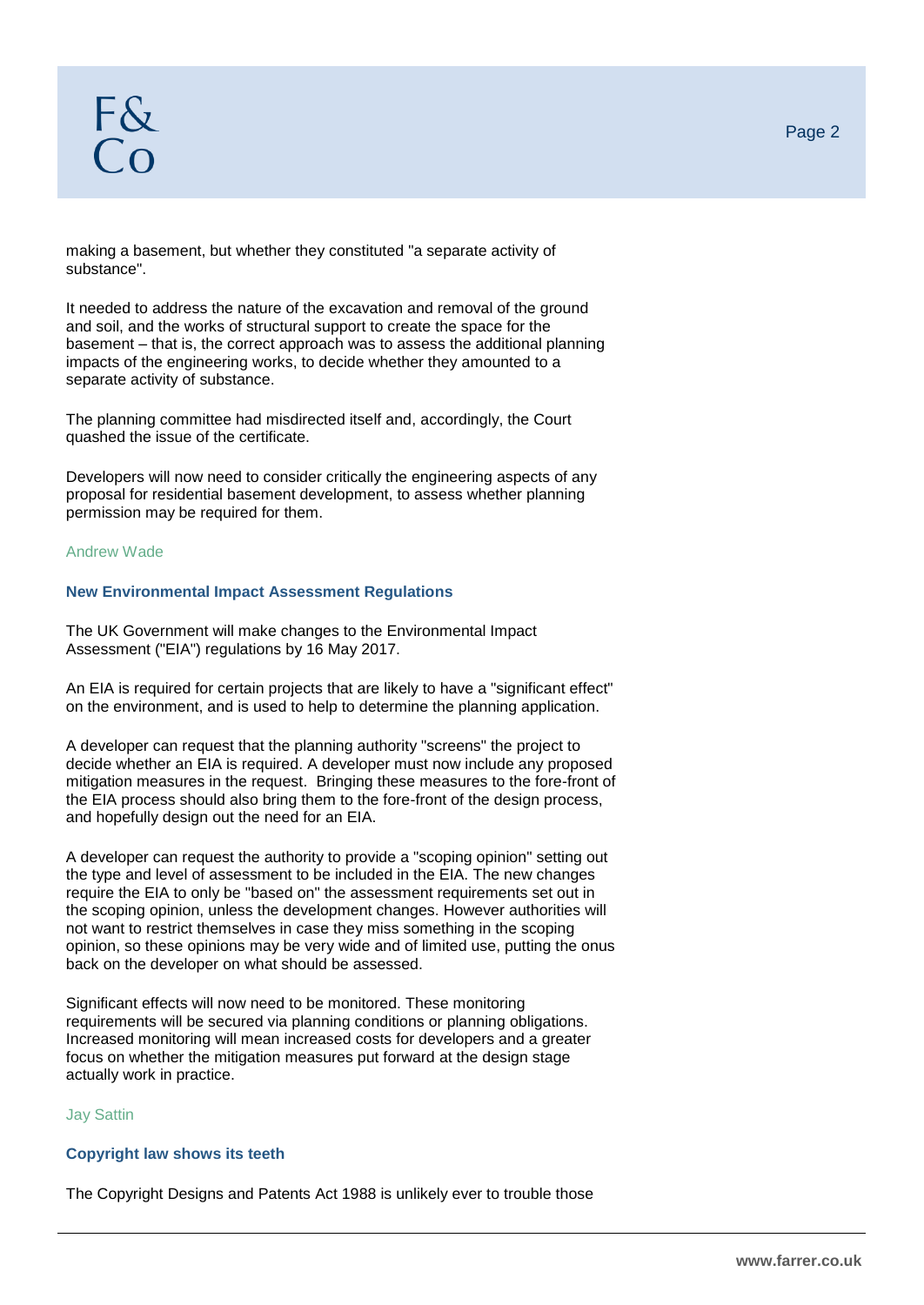compiling best seller lists, but a case heard before the High Court in November of last year, Signature Realty Limited v Fortis Developments Limited and another, is a reminder of its importance.

The facts will be familiar to all developers; the claimant, a property development company, saw the opportunity to convert existing office space into student accommodation. It engaged an architect to assist in that process. As is common place, the architect retained copyright in the drawings and the developer was granted a licence to use them. The architect's drawings were used in the planning applications, which were successful.

The claimant was unable to proceed with the development and the site was purchased by the first defendant with the similar intention of developing student accommodation. Minor amendments to the planning permissions were applied for and granted. A different architect was used for this purpose.

When the claimant became aware of the defendants' project, it decided that the scheme was almost the same as that for which it had obtained consent. The claimant took an assignment of the architect's copyright and brought proceedings for breach.

The judge, based on the apparent misunderstanding of one of the claimant's directors, pointed out that there was no copyright in a planning permission; however, the drawings were a different matter. Although the defendants submitted that what the architect had done was to "divide up the space in an entirely commonplace, logical and utilitarian manner and that the resulting drawing was not sufficiently original or did not have sufficient intellectual input to justify the subsistence of copyright", the court disagreed.

The judge did not decide the question of damages, but the case is a reminder that taking on an existing planning permission may involve the developer in more than just getting on with the scheme.

#### Clive Lovatt

#### **Fraudulent Transfers – Two salutary takes**

There have been two recent cases of fraudulent transfers which produced very different results for the parties and make uncomfortable reading, not least for solicitors.

The first case (Freddy's Case) concerned the sale of a house by a fraudster to a Mr Finegold. Mr Finegold then agreed a sub-sale to Freddy's Limited who specialised in dealing with distressed properties. Both Mr Finegold and Mr Darazami, managing director of Freddy's Limited, separately visited the property and spoke to the occupiers and neighbours. After some negotiations contracts were exchanged and a completion took place six days later. Registration of both transfers took place and then Freddy's Limited sought to gain vacant possession. Shortly after this the fraud became apparent.

The original owner of the property applied to the court for rectification of the register on the grounds that Freddy's Limited failed to check the title of their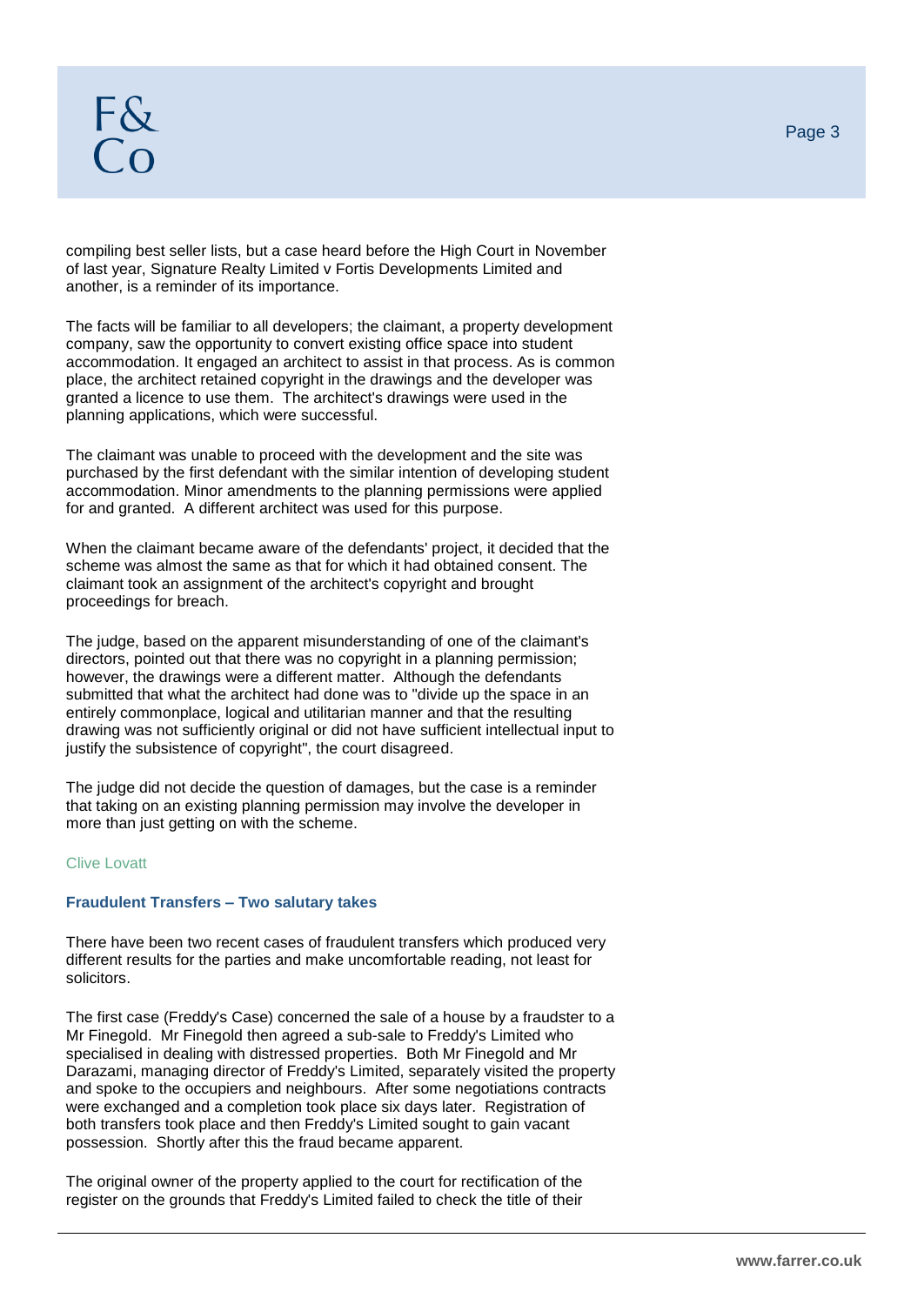## F&  $\overline{C}$

seller to the property and to make proper enquiries of the occupiers. The Court however disagreed and held that the claim for rectification failed. It did not regard it as normal professional practice for the buyer's solicitor to check the identity of the seller; that is for the seller's solicitors. The Court also considered and rejected the consideration that the buyer contributed to the mistake by lack of proper care.

The position can be contrasted with a subsequent case (Mishcon's Case) where the buyer's solicitors paid the money over to solicitors acting for the fraudulent seller. The fraud was uncovered when the buyer's solicitors attempted to register the transfer at the Land Registry who were making periodic checks to provide greater security for the register. The Land Registry informed both solicitors that it could not link the true owner with the address given and wished to make contact with the true owner. Shortly thereafter solicitors acting for the true owner made contact so that the real position became apparent.

The Court held that, despite the seller's solicitors admitting that they did not carry out the required identity checks on the seller, they were not liable for breach of trust, breach of warranty or breach of undertaking. The buyer's solicitors were not negligent in recognising the risk of fraud but they were held to be in breach of trust; they were only authorised to release the purchase monies for a genuine completion of a genuine purchase.

In his judgment in Mishcon's Case the judge did acknowledge that the buyer's solicitors would be insured so that their client would be protected, but he did not think that the solicitors should be relieved from the breach of trust under S61 of the Trustee Act 1925. This can be contrasted with Freddy's Case, where the Land Registry effected the transfer and the true owner was seeking to have the register rectified. Rather than the Court deciding at its discretion whether to give relief under the Trustee Act, it would have to exercise its discretion under the Land Registration Act to alter the register, which it was not inclined to do because the lawyer had not caused or substantially contributed to the mistake. The remedy for the true owner in Freddy's Case would be against the person who had defrauded him and that may have been of little comfort to him. The solicitors in Mishcon's Case have lodged an appeal and it will be interesting to see what the result is. In the meantime should there be suspicious circumstances these cases confirm the need to be extra vigilant.

#### Robin Holmes

#### **Rates and redevelopment**

The Supreme Court has given recently judgment in Newbigin (Valuation Officer) v SJ & J Monk (a firm).

The question before the court was whether commercial premises in the course of redevelopment should be valued for rating purposes as if they were still useable offices. The premises in question were being renovated and improved with a view to making them more adaptable for use as either three separate suites of offices or a single suite. The works were substantial, involving the removal of all internal elements except for the enclosure for the lift and the staircase to other floors.